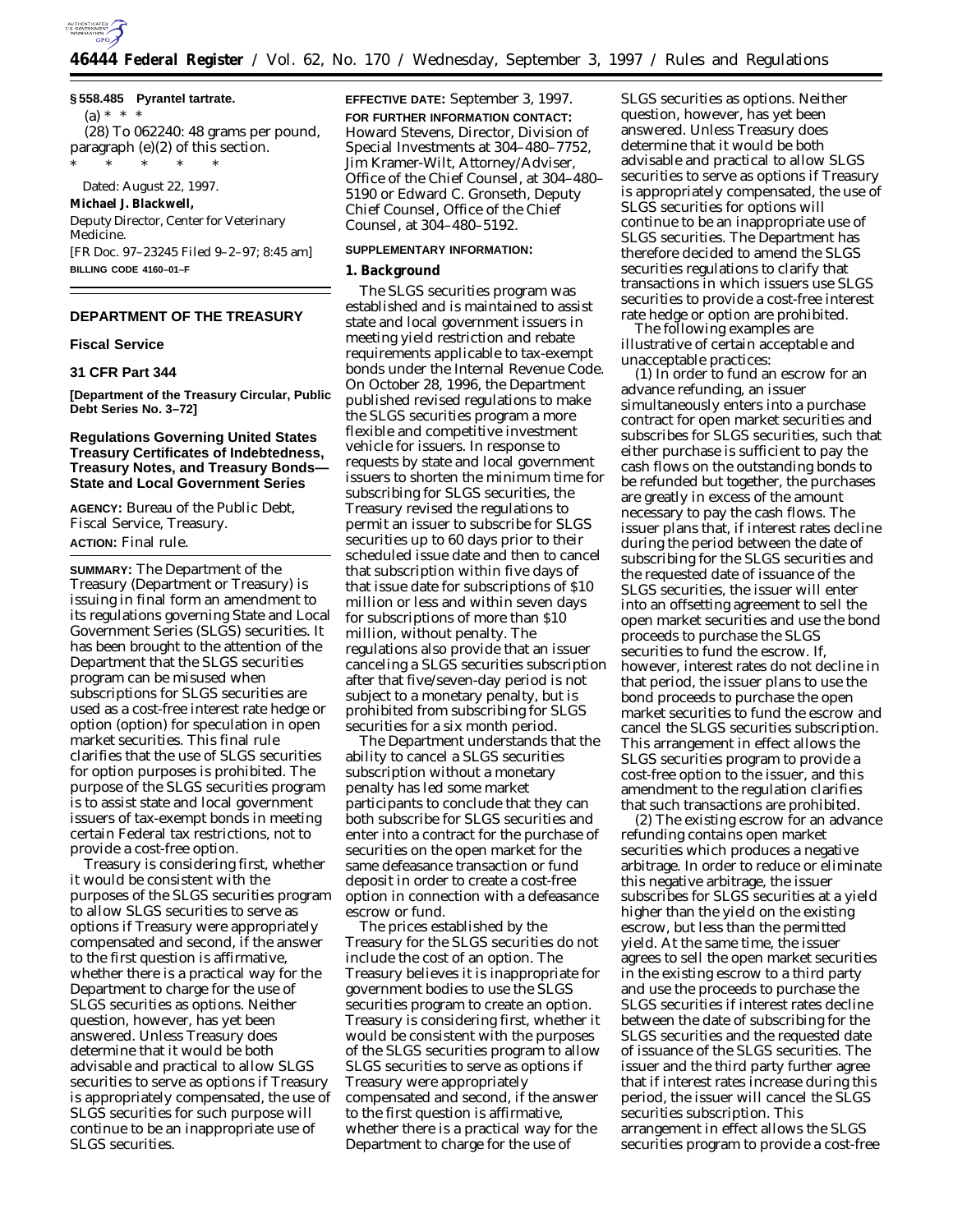option to the issuer, and this amendment to the regulation clarifies that such a transaction is prohibited.

(3) Under the same facts as in Example 2, except that in this case, the agreement entered into by the issuer with a third party to sell the open market securities in order to obtain funds to purchase the SLGS securities is not conditioned upon changes in interest rates on Treasury securities. No option is created, and the issuer would not be prohibited from subscribing for SLGS securities.

(4) The issuer subscribes for SLGS securities fifteen days before the settlement date of its bonds at the maximum rates on such day, but the resulting yield in the escrow is less than the permitted yield. The rates on the SLGS securities rise over the next few days, and, within the time periods permitted for cancellation by these regulations, the issuer cancels the earlier subscription and resubscribes at the higher rates. This transaction is permissible.

(5) An issuer holds a portfolio of open market securities in an account that produces negative arbitrage. In order to reduce or eliminate this negative arbitrage, the issuer subscribes for SLGS securities for purchase in sixty days. At the same time, the issuer sells an option to purchase the portfolio of open market securities. If interest rates increase, the holder of the option will not exercise its option and the issuer will cancel the SLGS securities subscription. On the other hand, if interest rates decline, the option holder will exercise the option and the issuer will use the proceeds to purchase the SLGS securities. This arrangement uses the SLGS securities program to provide the issuer with a cost-free option and this amendment to the regulation clarifies that such transactions are prohibited.

#### **2. Section by Section Summary**

#### *Subpart A—General Information*

 $(1)$  344.1(f)—This is a new paragraph titled Impermissible transactions which applies to all escrows and funds subject to yield or rebate restrictions. It is impermissible to subscribe for SLGS securities for deposit in an escrow or fund (such as a reserve or construction fund) if, at any time between the close of business on the date of subscription and the close of business on the date of issue, the amount of SLGS securities subscribed for, plus the amount of other securities, if any, already in such escrow or fund, plus the amount of other securities the government body has acquired, or has the right to acquire for deposit in such escrow or fund, exceeds

the total amount of securities needed for such escrow or fund. Securities held in the escrow or fund that are not subject to an agreement conditioned on changes in the interest rate on open market Treasury securities on or prior to the date of issue of the SLGS securities shall not be included in such computation. An adjustment in the initial subscription amount in accordance with 31 CFR § 344.3(b)(3)(ii) will not in and of itself make the transaction impermissible.

 $(2)$  344.1 $(g)$ —This is the paragraph formerly numbered 344.1(f) and is amended to state that the Secretary may revoke the issuance of any security and may declare the subscriber ineligible thereafter to subscribe for SLGS securities if the subscriber uses SLGS securities in an impermissible manner as described in section 344.1(f), if the Secretary deems such action in the public interest.

(3) 344.1 (h), (i) & (j)—These paragraphs are renumbered 344.1 (i), (j) and (k) respectively.

 $(4)$  344.3(b)(3)(iii)—This paragraph is amended to read that an interest rate cannot e changed to a rate that exceeds the maximum interest rate in the table that was in effect for a security of comparable maturity on the date the initial subscription was submitted, unless the issuer obtains a higher rate by canceling and resubscribing in compliance with the provisions of 344.3(b)(1).

# *Procedural Requirements*

This final rule is not a significant regulatory action as defined in Executive Order 12866. Therefore, an assessment of anticipated benefits, costs and regulatory alternatives is not required.

This final rule relates to matters of public contract. The notice and public procedures requirements of the Administrative Procedure Act are inapplicable, pursuant to 5 U.S.C. 553(a)(2). Since no notice of proposed rulemaking was required, the provisions of the Regulatory Flexibility Act (5 U.S.C. 601 *et. seq.*) do not apply.

There are no collections of information required by this final rule, and, therefore, no approval pursuant to the Paperwork Reduction Act is required.

## **List of Subjects in 31 CFR part 344**

Bonds, Government securities, Securities.

Dated: August 27, 1997. **Gerald Murphy,**

*Fiscal Assistant Secretary.*

For the reasons set forth in the preamble, part 344 of Title 31 of the Code of Federal Regulations is revised to read as follows:

## **PART 344—REGULATIONS GOVERNING UNITED STATES TREASURY CERTIFICATES OF INDEBTEDNESS, TREASURY NOTES, AND TREASURY BONDS—STATE AND LOCAL GOVERNMENT SERIES**

1. The authority citation for part 344 continues to read:

**Authority:** 26 U.S.C. 141 note; 31 U.S.C. 3102.

2. Section 344.1 is amended by redesignating paragraphs (f) through (j) as (g) through (k), adding a new paragraph (f) and amending paragraph  $(g)(3)$  as follows:

# **§ 344.1 General provisions.**

\* \* \* \* \* (f) *Impermissible Transactions.* It is impermissible to subscribe for SLGS securities for deposit in a defeasance escrow or fund if, at any time between the close of business on the date of subscription and the close of business on the date of issue, the amount of SLGS securities subscribed for, plus the amount of other securities, if any, already in such escrow or fund, plus the amount of other securities the government body has acquired, or has the right to acquire for deposit in an escrow or fund, exceeds the total amount of securities needed to fund such escrow or fund. Securities held in the escrow or fund that are not subject to an agreement conditioned on changes in the interest rate on open market Treasury securities on or prior to the date of issue of the SLGS securities shall not be included in such computation. An adjustment in the subscription amount in accordance with 31 CFR 344.3(b)(3)(ii) will not in and of itself make the transaction impermissible. (g) *Reservations.*

\* \* \* \* \*

(3) To revoke the issuance of any security, and to declare the subscriber ineligible thereafter to subscribe for securities under this offering if the Secretary deems such action in the public interest and if any security is issued on the basis of an improper certification, other misrepresentations (other than as the result of an inadvertent error) or in an impermissible transaction as set forth in § 344.1(f).

\* \* \* \* \*